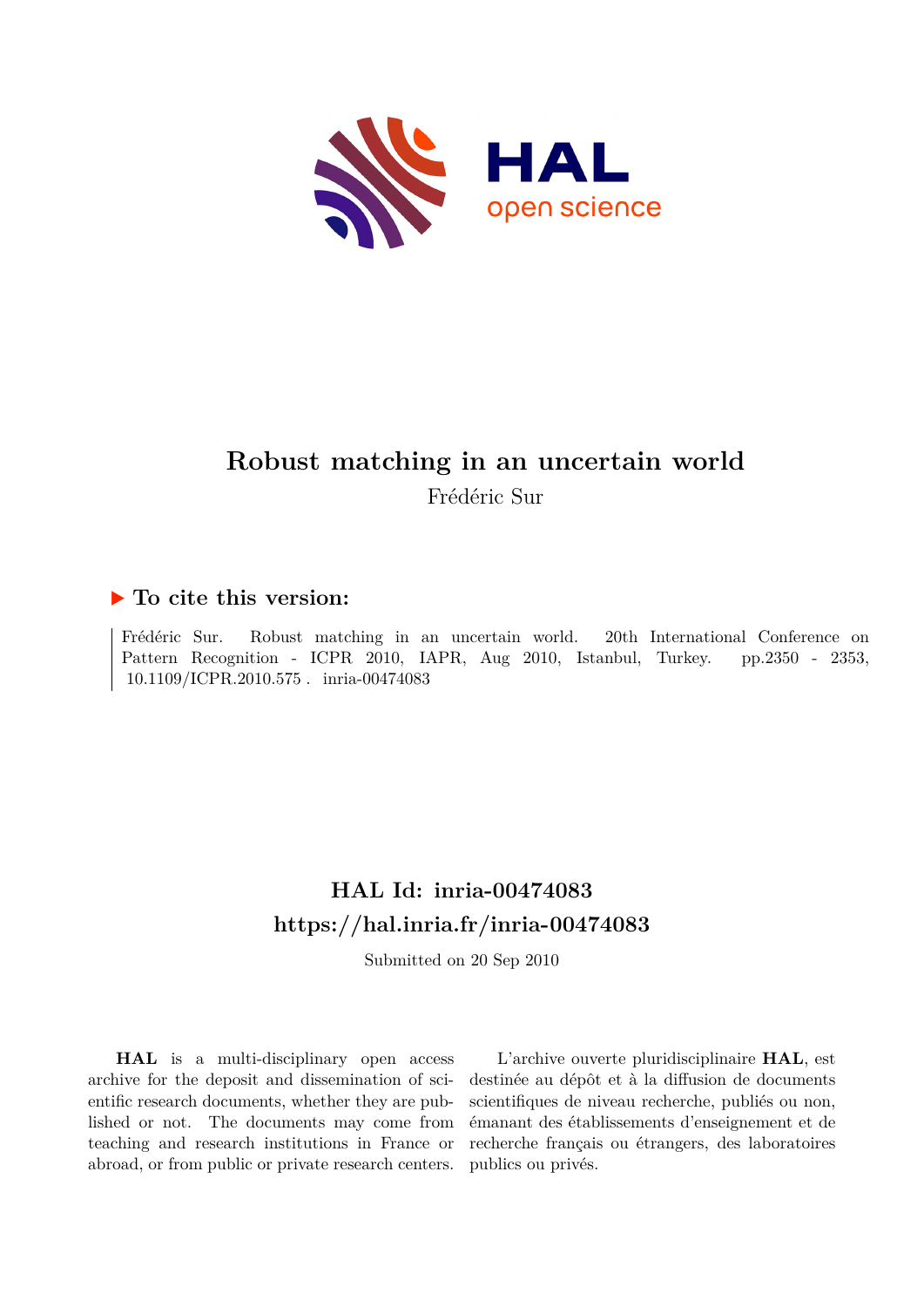### Robust matching in an uncertain world

Frédéric SUR

*Ecole des Mines de Nancy (INPL) & LORIA (Magrit team, INRIA) ´ Campus Scientifique BP 239 - 54506 Vandœuvre-les-Nancy cedex - France ` frederic.sur@loria.fr*

#### Abstract

*Finding point correspondences which are consistent with a geometric constraint is one of the cornerstones of many computer vision problems. This is a difficult task because of spurious measurements leading to ambiguously matched points and because of uncertainty in point location. In this article we address these problems and propose a new robust algorithm that explicitly takes account of location uncertainty. We propose applications to* SIFT *matching and 3D data fusion.*

#### 1. Motivation and related work

Point of interest (POI) matching is one of the very first steps of many computer vision tasks. The aim is to find point correspondences between several views (2D for a classic camera or possibly 3D for a depth-camera) of the same physical object or scene. 2D or 3D point matching is a prior step to registration, where a transformation between views is estimated from the matching step. A popular way to tackle the matching problem is to proceed in two separated steps: 1) find out a list of putative correspondences, based on some features associated with POI (e.g. 3D shape descriptors or SIFT [7] in 2D), then 2) extract from this list the largest possible subset of correspondences that are consistent with a common transformation.

Point matching is an intrinsically difficult problem. It is indeed impossible to match POI at step 1) without introducing false correspondences (also called *outliers*, as opposed to *inliers*), i.e. correspondences between points that do not actually correspond to the same physical point. Moreover, POI location has limited accuracy. Even with a careful subpixel interpolation, the accuracy of image POI is limited to 0.2 / 0.5 pixel.

Robust algorithms (in the sense that they have to deal with outliers, and possibly to limited accuracy) are thus needed for step 2). The most popular choice is certainly RANSAC [5] and numerous methods derived from it. RANSAC is an iterative procedure where candidate transformations are tested over the set of putative corre-

spondences. Incorporating point location uncertainty in a robust matching algorithm is the main topic of several works: from 3-D registration [12] to point matching under projective transformation [2, 10, 14]. Uncertainty is somehow incorporated in MLESAC [16], where inliers location is assumed to be spoilt by an isotropic Gaussian perturbation. In [15], MLESAC is adapted to incorporate the uncertainty on the candidate transformations. In [14] we have incorporated the uncertainty of the fundamental matrix in the parameterless state-of-the-art RANSAC scheme of [9]. Following our work, [13] proposes to speed-up RANSAC by limiting the search for correspondences in the mapped error regions. All of these papers assume that POI location uncertainty is isotropic. Characterizing the uncertainty of POI location is a quite recent problem in computer vision. A recent paper [17] estimates the location uncertainty of the popular SIFT features [7] and demonstrates the soundness of the approach.

Our contribution is a general RANSAC-like robust algorithm, which explicitly takes into account the uncertainty of POI. It is inspired by the *a contrario* model from [9]. The proposed algorithm is general in the sense that it is well suited to 2D or 3D correspondences (contrary to existing methods), with broad potential applications. Still contrary to most existing methods, we do not a priori assume that point uncertainty is isotropic. In particular, the proposed algorithm can be applied for SIFT matching with the uncertainty derived from [17].

#### 2. Gaussian error and Mahalanobis metric

We describe here the point matching problem whatever the dimensionality  $d$  and the transformation group (rotations, homographies, etc). We assume that a list of putative correspondences  $S$  made of N couples of *d*-dimensional points  $(x_i, y_i)_{1 \leq i \leq N}$  has been given by some algorithm exploiting feature similarity (step 1)). The aim of a robust matching algorithm is to separate this list between inliers (for which there exists a mapping A such that  $y_i \simeq Ax_i$ ) and outliers.

The  $x_i$ 's (resp.  $y_i$ 's) are modeled as random vari-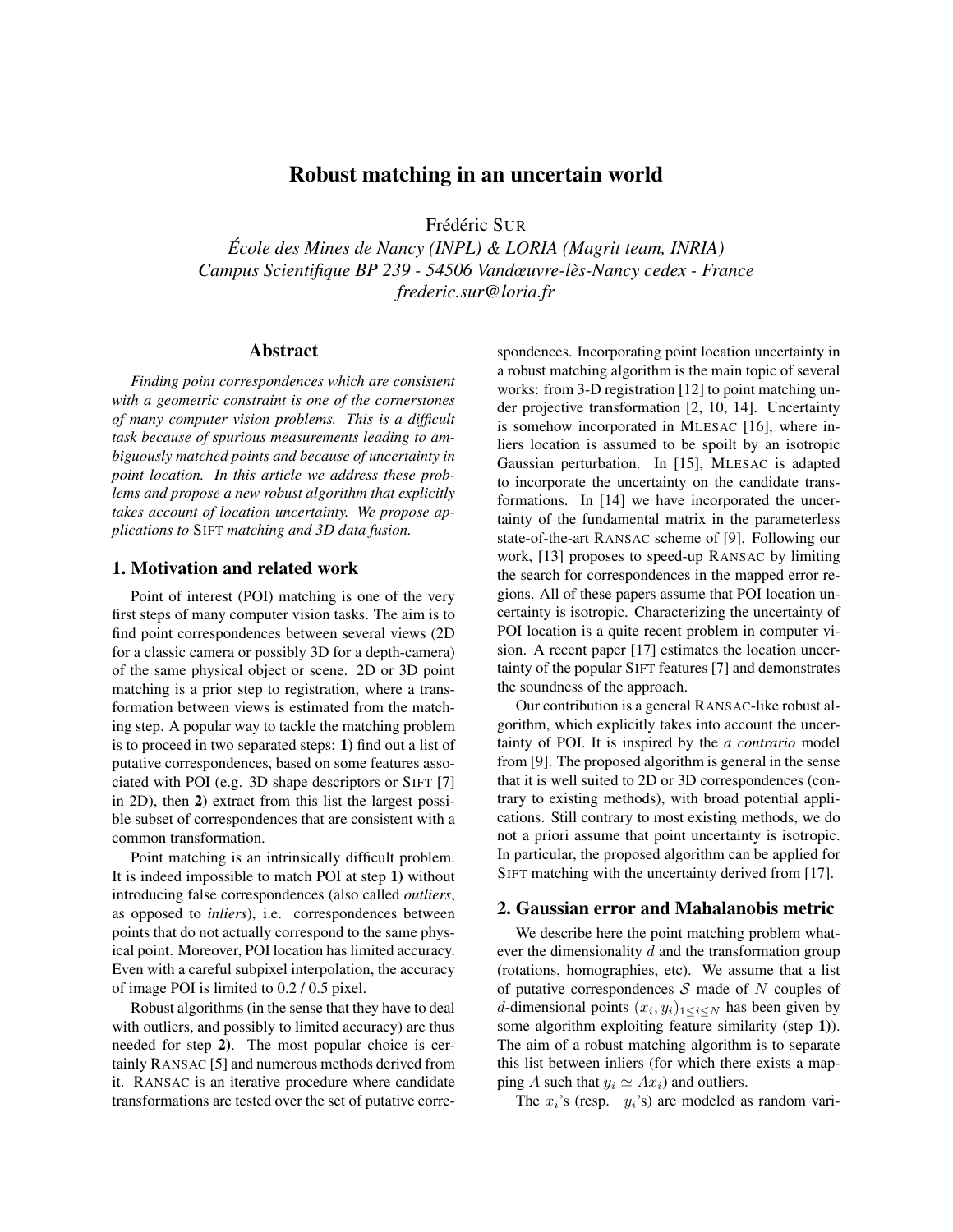ables following a Gaussian distribution with mean  $\overline{x}_i$ and covariance matrix  $\Sigma_{x_i}$  (resp.  $\overline{y}_i$  and  $\Sigma_{y_i}$ ). We note  $x_i \sim \mathcal{N}(\overline{x}_i, \Sigma_{x_i})$ . Let us remark that  $\overline{x}_i$  and  $\overline{y}_i$  are unknown, we only observe the uncertain POI  $x_i$  and  $y_i$ .

In the presented framework,  $A$  is a parametric mapping, which needs at least p correspondences for its estimation. For example, in the case of planar data  $(d = 2)$ , estimating a homography requires 4 correspondences, and 5 for 3D data. In RANSAC, at each iteration A is estimated from exactly p correspondences. Since point location is uncertain, estimation of A is also uncertain.

The aim of this section is to define a distance between  $y_i$  and  $Ax_i$  taking account of the uncertainty. We will use the following classic theorem which is the keystone of most papers handling uncertainty:

Proposition 1 *(propagation property) Let* v *be a random vector in*  $\mathbb{R}^d$ ,  $v \sim \mathcal{N}(\overline{v}, \Sigma)$ , and  $f : \mathbb{R}^d \to \mathbb{R}^d$  be *an affine mapping such as*  $f(v) = f(\overline{v}) + A(v - \overline{v})$ *. Then*  $f(v) \sim \mathcal{N}(f(\overline{v}), A\Sigma A^T)$ *.* 

When f is not linear, a first order Taylor series approximate gives an estimate of the covariance by replacing A by the Jacobian  $J(\overline{v})$  of f at  $\overline{v}$ .

#### 2.1. Uncertainty propagation

We estimate here the uncertainty of  $A \cdot x$ , when A is a random  $d \times d$  Gaussian matrix with mean  $\overline{A}$  and covariance  $\Sigma_A$  (it is a  $d^2 \times d^2$  matrix), while  $x \sim \mathcal{N}(\overline{x}, \Sigma_x)$ .

**Uncertainty of A.** A is estimated from  $p$  uncorrelated correspondences  $(x_1, y_1), \ldots (x_p, y_p)$ .  $A =$  $(a_{i,j})_{1\leq i,j\leq d}$  is seen here as the column vector  $(a_{1,1}, \ldots a_{1,d}, \ldots a_{d,1}, a_{d,2}, \ldots a_{d,d})^T$ .

By Prop. 1,  $\Sigma_A$  can thus be written as:

$$
\Sigma_A = J \cdot \Delta(x_i, y_i)_{1 \le i \le p} \cdot J^T \tag{1}
$$

where  $\Delta$  is the  $2dp \times 2dp$  block-diagonal matrix made of the  $\Sigma_{x_i}$  and  $\Sigma_{y_i}$ , and J is the  $d^2 \times 2dp$  Jacobian matrix of the mapping:  $(x_1, y_1, \ldots x_p, y_p) \mapsto A$  with respect to the d components of the p points  $x_i$  and  $y_i$ .

Let us remark that the computation of  $J$  has to be adapted to the actual algorithm estimating A from the p correspondences. With Direct Linear Transform [6], A is the solution of a Singular Value Decomposition (SVD), and  $J$  then comes from the Jacobian of the SVD [11]. In [14] we have estimated by a closedform formula the uncertainty of the fundamental matrix obtained by the linear 8 point algorithm and SVD. In this paper, we estimate  $J$  by a finite-difference scheme.

**Uncertainty of**  $A(x)$ , which is a random variable as  $A$  and  $x$ . If  $A$  is linear, estimating the Jacobian of the bilinear mapping  $(A, x) \mapsto A \cdot x$  is straightforward. It is the  $d \times (d^2 + d)$  matrix:  $\tilde{J} = (D_x A)$  where  $D_x$  is the  $d \times d^2$  matrix diag $(x^T, x^T \dots x^T)$ . Assuming

that A and x are uncorrelated (which holds if x is not used in estimating  $A$ ), the covariance of  $A \cdot x$  can be derived (using Prop. 1) as:

$$
\Sigma_{A \cdot x} = D_x \cdot \Sigma_A \cdot D_x^T + A \cdot \Sigma_x \cdot A^T. \tag{2}
$$

If A is not linear, the Jacobian matrix is explicitly computed to replace  $J$ , and then permits to propagate the covariance in Eq. (2). Calculus is here easily tractable.

#### 2.2. Estimating the Mahalanobis distance

We now define a distance between  $y \sim \mathcal{N}(\overline{y}, \Sigma_y)$ and  $Ax \sim \mathcal{N}(\overline{A}\overline{x}, \Sigma_{Ax})$ , when x and y are corresponding through A. Assuming  $\overline{y} = \overline{A} \overline{x}$  and independence between the random variables, then  $y - Ax$  has mean 0 and covariance matrix  $\Sigma_y + \Sigma_{Ax}$ . Assuming the random variables are Gaussian, a popular way to measure the similarity between  $y$  and  $Ax$  is to use the so-called (squared) Mahalanobis distance [8]:

$$
d_M(y, Ax) = (y - Ax)^T (\Sigma_y + \Sigma_{Ax})^{-1} (y - Ax)
$$
 (3)  
which follows a  $x^2$  law with *d* decrease of freedom (def)

which follows a  $\chi^2$  law with d degrees of freedom (dof). The independence assumption holds if  $(x, y)$  does

not intervene in the estimation of A. To the best of our knowledge, such a use of the Mahalanobis distance has been first studied in [12]. The value of this distance is never used in robust matching: for example in [2, 10, 13] it is just used to define a search region once a fixed confidence level is set a priori.

The metric is symmetrized with:

$$
d_M^s(x, y) = d_M(y, Ax) + d_M(x, A^{-1}y) \tag{4}
$$

which follows a  $\chi^2$  law with 2d d.o.f. under independence assumption.

How to actually compute  $d_M^s$ ? Eq. (2) would give  $\Sigma_{A^{-1}y}$ , provided  $\Sigma_{A^{-1}}$  is known. This latter covariance can be derived from  $\Sigma_A$ . For example, if A is a rotation matrix, then  $A^{-1} = A^T$  and  $\Sigma_{A^{-1}}$  is just a reordering of the coefficients of  $\Sigma_A$ . If A is a (linear) affine transformation, then  $A^{-1}$  is the inverse of A and  $\Sigma_{A^{-1}}$  can be estimated from A via the non-linear propagation property. In this case, one just needs the Jacobian matrix of the mapping from A to  $A^{-1}$ . Since  $d(A^{-1}) = -A^{-1}dAA^{-1}$ : (differentiate  $AA^{-1} = I$ , one has:  $\frac{\partial (A^{-1})}{\partial E}$  $\frac{\partial (A^{-1})}{\partial E_{i,j}} \;=\; -A^{-1} E_{i,j} A^{-1}$ where  $E_{i,j}$  is the canonical base matrix with entries equal to 0 except in position  $(i, j)$  which is 1. If A is a homography,  $A^{-1}$  is still the inverse of A in homogeneous coordinates, but the normalisation step (here  $||A||_2 = 1$ ) must be taken into account in the propagation.

#### 3. *A contrario* RANSAC for uncertain points

One of our contribution is to propose a robust algorithm for uncertain point matching via a method based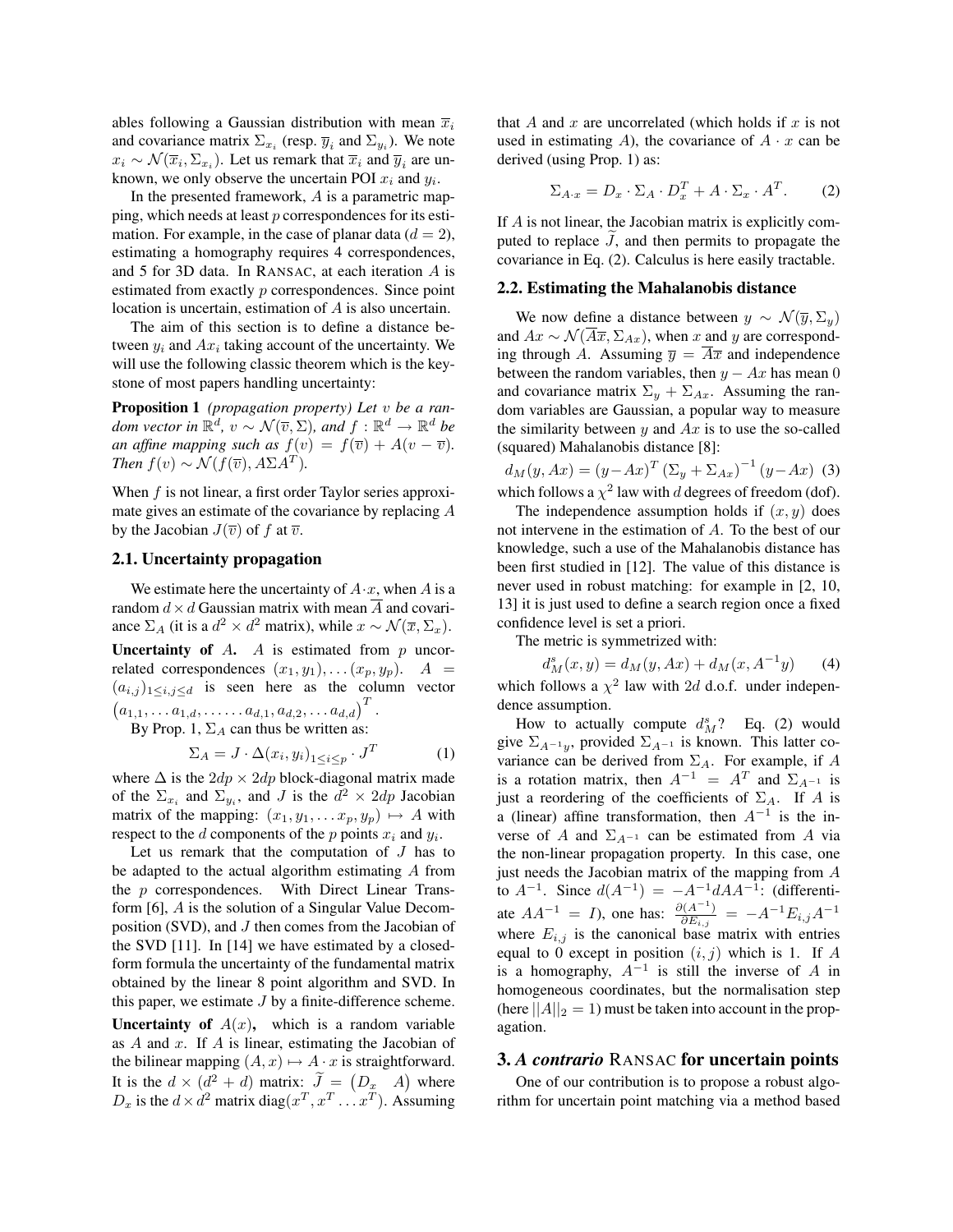on a so-called *a contrario* model. Books [3] and [4] give a survey of *a contrario* models in many computer vision problems. The idea behind *a contrario* models is that independent, structureless random features can produce structured groups only with a very small probability. However, though it is rarely pointed out, it is also the underlying idea of every method using the  $\chi^2$  law to set a threshold over the Mahalanobis distance based on the 5% significance: found correspondences are unlikely under independence assumption.

Let us be more specific. As in every RANSAC-like algorithm, a candidate transformation  $\vec{A}$  is first estimated from a minimal set  $s$  made of  $p$  correspondences. A fitness measure for a subset  $S$  of  $S$  containing  $s$  is:

$$
d_{\max}(A, S, s) = \max_{(x_i, y_i) \in S} d_M^s(x_i, y_i)
$$
 (5)

or 
$$
d_{\text{sum}}(A, S, s) = \sum_{(x_i, y_i) \in S} d_M^s(x_i, y_i).
$$
 (6)

We now define the null hypothesis  $\mathcal{H}_0$ .

**Definition 1**  $\mathcal{H}_0$ :  $(x_i, y_i)_{i \in S \setminus s}$  are independent Gaus*sian random variables,*  $x_i \sim \mathcal{N}(\overline{x_i}, \Sigma_{x_i})$ ,  $y_i \sim$  $\mathcal{N}(\overline{y_i}, \Sigma_{y_i}),$  also independent of the random map- $\mathit{ping} \ A \sim \mathcal{N}(\overline{A}, \Sigma_A) \ \mathit{such that} \ \forall i, \ \overline{y_i} = \overline{A} \overline{x_i}.$ 

Let  $\delta$  be some positive number. Thanks to independence assumption among points in  $S \$  and between A (estimated over s) and points of  $S \setminus s$ , one computes, if k denotes the cardinality of  $S$ :

$$
\Pr\left(d_{\max}(A, S, s) \le \delta | \mathcal{H}_0\right) = \left(f_{\chi^2_{2d}}(\delta)\right)^{k-p} \quad (7)
$$

and 
$$
\Pr(d_{\text{sum}}(A, S, s) \le \delta | \mathcal{H}_0) = f_{\chi^2_{2(k-p)d}}(\delta)
$$
 (8)

where  $f_{\chi^2_{\alpha}}$  is the cumulative distribution function (c.d.f) of the  $\chi^2$  law with  $\alpha$  d.o.f. Indeed, the c.d.f. of the max of  $(k - p)$  i.i.d. variables is the common c.d.f. to the power  $(k - p)$ , and the sum of  $k - p$  i.i.d. variables following a  $\chi^2$  law with 2d d.o.f. follows a  $\chi^2$  law with  $2(k-p)d$  d.o.f. We will use  $d_{sum}$  in the sequel;  $d_{max}$ gives similar results.

In the *a contrario* methodology, one does not directly deal with the probabilities but rather with the so-called *Number of False Alarms* (NFA).

**Definition 2** *A* set *S* of correspondences is  $\varepsilon$ *meaningful if there exists a mapping* A *such that:*

$$
NFA(A, S) := (N - p) \binom{k}{p} \binom{N}{k} f_{X_{2(k-p)d}^2}(\delta) \le \varepsilon
$$

*where*  $\delta$  *is the observed value of*  $d_{sum}(A, S, s)$ . (9)

This quantity automatically balances accuracy and number of points in  $S$  ( $\varepsilon$ -meaningful sets with larger  $k$ must have smaller  $\delta$ ), while the standard method consisting in thresholding eq. 5 or 6 via a fixed significance rate over-favours large  $k$ . Def 2 is motivated by

Proposition 2 *The expected number of* ε*-meaningful set under*  $H_0$  *is lower than*  $\varepsilon$ *. (see [3, 4])* 

Remark. Now, from Eq. 2, 3, and 4, one remarks that the larger the uncertainty of A (or  $A^{-1}$ ), the smaller the Mahalanobis distance. In order to prevent to fall into degenerate cases (for example homographies with points in s aligned), one cannot just minimize the NFA. Our aim is actually twofold: minimizing both the NFA and the uncertainty of A and  $A^{-1}$ . We thus decide to bound from above the uncertainty of the tested transformation A when searching for a most meaningful set. This was also remarked in [13].

**Algorithm.** Iteratively sample  $p$  correspondences from  $S$  and derive the corresponding  $A$ . If the largest eigenvalue of  $\Sigma_A$  or  $\Sigma_{A^{-1}}$  is above some threshold (10.0 in Sec. 4), then go to the next iteration. Otherwise build the subset  $S \subset S$  with the lowest NFA by remarking (as in [9]) that when k is fixed, the subset of cardinality  $k$  with the lowest NFA is made of the  $k$  correspondences among  $S$  with the smallest  $d_M^s$  distances. In the end, return the subset with the lowest NFA.

#### 4. Proof-of-concept experiments

SIFT matching under homography. SIFT uncertainty comes from [17]. Fig. 1 and 2 (top) shows two views with POI putative correspondences superimposed. Feature matching (step 1) in Sec. 1) is voluntarily set to produce many outliers. Results are shown with the covariances  $\Sigma_y + \Sigma_{Ax}$  and  $\Sigma_x + \Sigma_{A^{-1}y}$  (90% ellipsoid, yellow) superimposed to POI. One can see that taking into account the Mahalanobis distance automatically adapts the inlier/outlier threshold: it is gentler for points with higher uncertainty (e.g. because they are distant from the 4 points estimating  $A$  - in red). For example, bottom-left POI in Fig. 2 would not have been matched with classic RANSAC. In Fig. 2 the algorithm is run twice: once the set with the lowest NFA has been found, the algorithm is run on the whole set of correspondences minus the first group. Both groups (consistent with a homography) correspond to aligned planes. (The cathedral and the building frontage are actually aligned, which explains the matches in the 2nd group).

3D point cloud merging. We propose here an experiment about 3D data fusion based on synthetic data. The aim is to identify the 3D homography between two clouds of matched points, which contain outliers. We plan to test our algorithm on 3D reconstructions of a scene obtained by Structure From Motion algorithms or by depth-cameras. Propagating the uncertainty of SIFT POI or of the depth-camera measurements to the 3D points could indeed provide valuable information for partially overlapping reconstructions [1].

*Experimental setting.* 1,000 points are uniformly drawn in a  $100 \times 100 \times 100$  block, and separated between inliers (I) and outliers (O). Inliers  $x_i$  are trans-